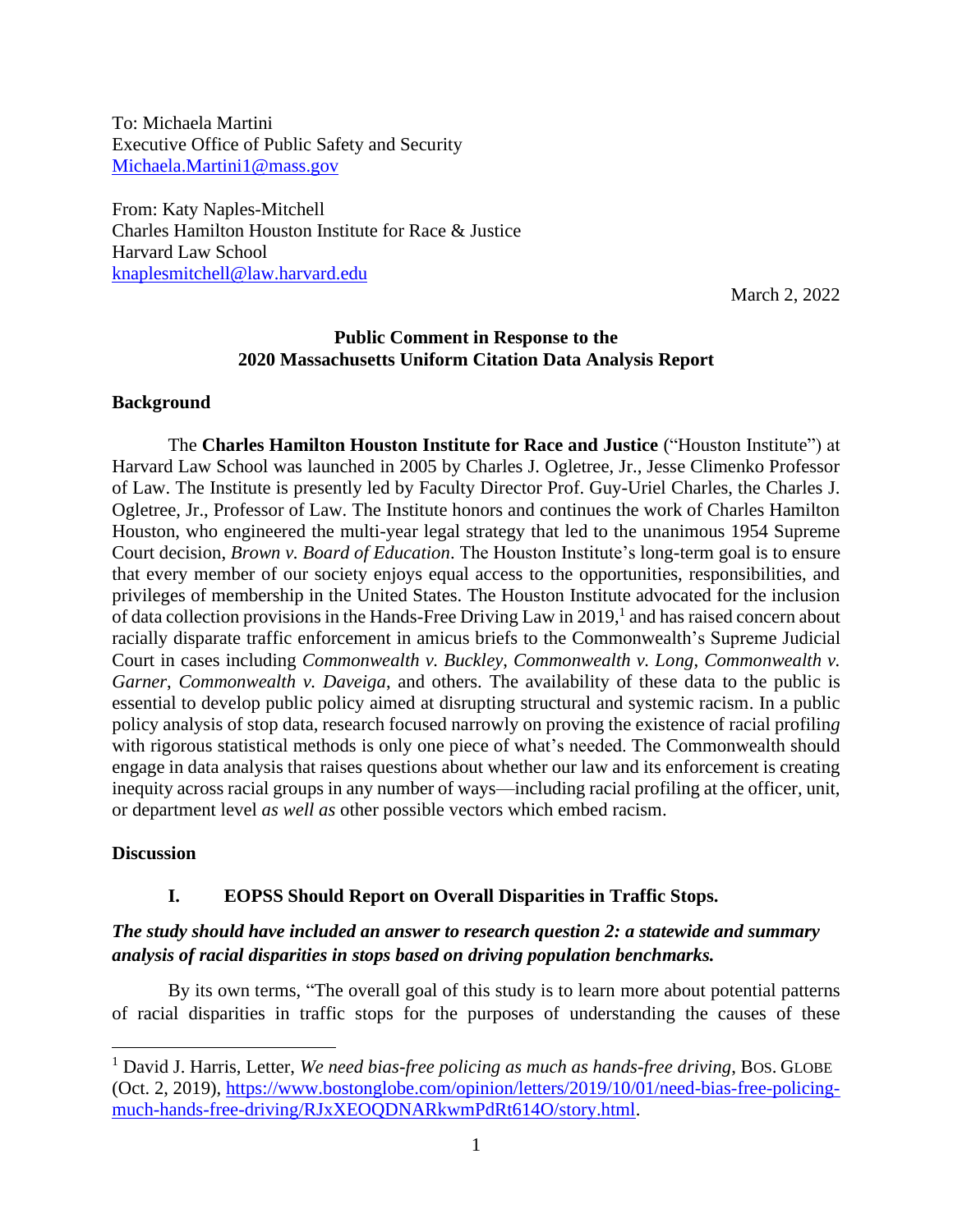disparities."<sup>2</sup> This asserted goal comports with the four research questions the study identifies on page 16:

1. What is the general pattern of traffic enforcement in Massachusetts?

2. Are Non-White motorists stopped more often than their representation in the driving population would predict?

3. Are Non-White motorists more likely to receive a warning, citation, or arrest than White motorists?

4. Are Non-White motorists more likely to be subject to a discretionary, non-inventory search than White motorists? $3^3$ 

Before reaching questions of statistical modeling of *racial profiling* (a possible *cause* of racial disparities in traffic stops), the study's own goal and research inquiry is to document and learn more about patterns of *racial disparities* in traffic stops based on the "driving population."

Unfortunately, the study does not answer that question ("Are Non-White motorists stopped more often than their representation in the driving population would predict?"), even though it could. A study attempting to learn more about potential patterns of racial disparities in traffic stops based on the driving population should begin by identifying those disparities. Here, that question could be answered by establishing a driving population estimate for the state or using as a benchmark the racial demographics of the statewide, driving-eligible population based on census data (given that 92% of stops were of Massachusetts drivers). <sup>4</sup> The study's findings section did

 $2$  Mass. Executive Off. of Pub. Safety & Security, 2020 Massachusetts Uniform CITATION DATA ANALYSIS REPORT at 7-8 (2022), [https://www.mass.gov/doc/2020](https://www.mass.gov/doc/2020-massachusetts-uniform-citation-data-analysis-report/download) [massachusetts-uniform-citation-data-analysis-report/download](https://www.mass.gov/doc/2020-massachusetts-uniform-citation-data-analysis-report/download) [hereinafter "EOPSS Study"]; *see also id.* at 14, 41.

<sup>&</sup>lt;sup>3</sup> These questions differ from the 2004 Northeastern Farrell report, which also answered a series of four questions: (1) whether nonwhite drivers who were residents in a community were cited more often than their representation in the residential population would suggest; (2) whether nonwhite drivers over-all were cited more often than their representation in the population of people driving on the roadways would predict; (3) whether, once stopped, nonwhite drivers were more likely to be searched than white drivers; and (4) whether, once stopped, non-white drivers were more likely to receive a citation than white drivers. *Commonwealth v. Lora*, 451 Mass. 425, 448-449 (2008) (Ireland, J., concurring) (citing Farrell, Massachusetts Racial and Gender Profiling Study: Final Report, Inst. on Race and Justice of Northeastern University, at 2 (2004)). <sup>4</sup> More precise benchmarking might control for vehicle ownership rates or vehicle access. Not all people drive, so the percentage of a particular racial group among the resident population may be a poor proxy for the at-risk population of drivers from that racial group. Other researchers attempt to control for in-flow and out-flow to a particular jurisdiction by considering commuting populations and the demographics of jurisdictions in surrounding areas, or estimating how establishments and institutions like universities, museums, malls, movie theaters, and restaurants might affect the demographics of who is on the relevant roadways. Attempts at improving benchmark analysis focus on refining measures of the at-risk population of drivers.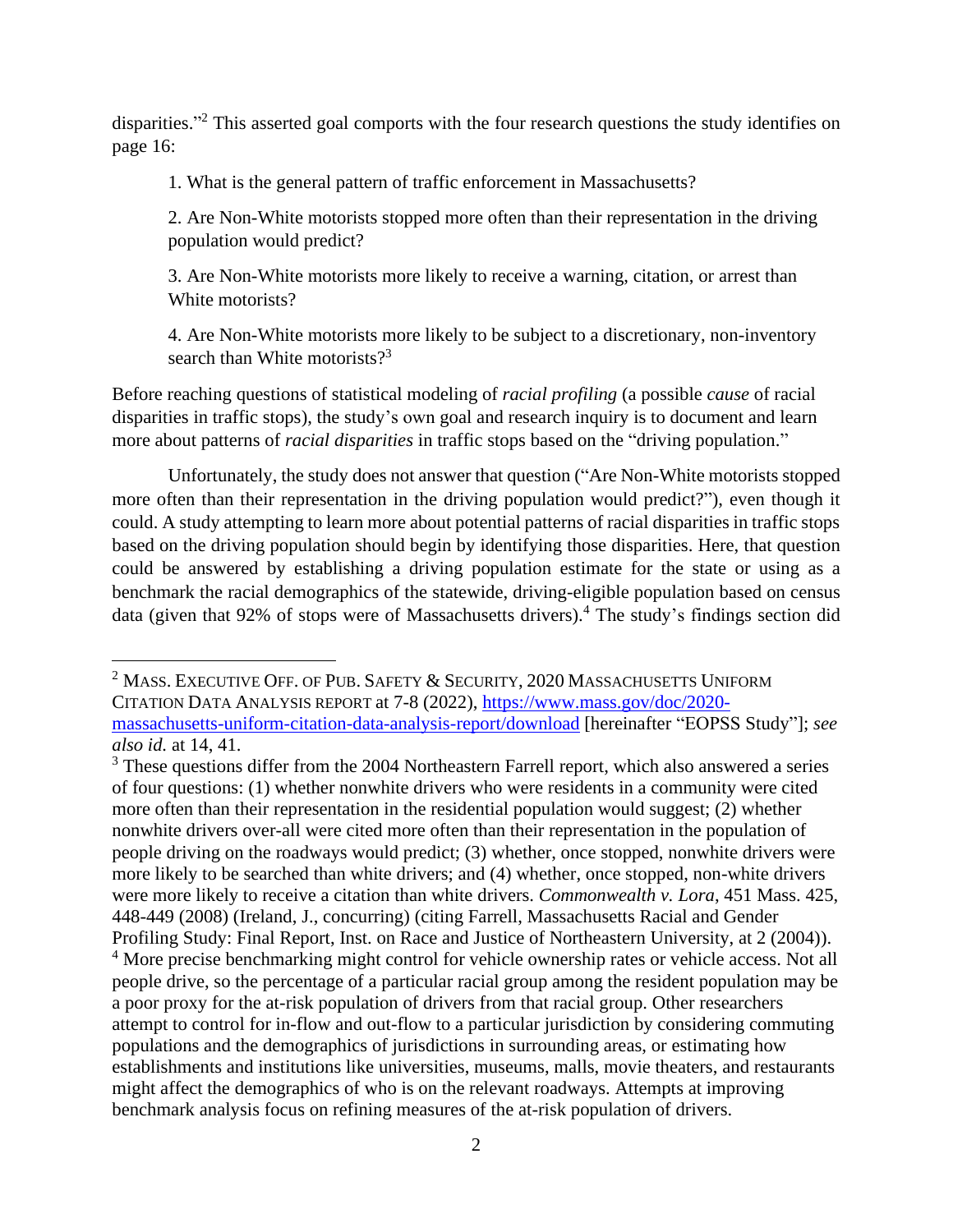not include any statewide driving population benchmark despite explicitly asking that research question, nor did it summarize the individual jurisdictions analyzed—unlike the Connecticut model (Barone 2020), which is cited approvingly.

Why does this matter? The findings section of this study reports on only one methodology for disparities in who is pulled over, aimed at determining one particular cause of disparity (direct, non-contextual racial profiling in the decision to stop, based on examining differences in rates of stops in daylight and darkness as a proxy for driver visibility). The flawed assumptions behind this methodology are discussed in greater detail *infra*. But within-racial-group comparisons of stops in daylight versus at night gloss over the underlying overrepresentation of people of color *across all traffic stops*, a figure omitted from discussion in the study's findings section. "If 'systemic racism' is defined as a 'system[ or] institution[] that produce[s] racially disparate outcomes, regardless of the intentions of the people who work within [it],' then our criminal justice system is rife with it." *Commonwealth v. Long*, 485 Mass. 711, 740 (2020) (Budd, J., concurring). If we follow the definition of systemic racism used by the Chief Justice of our own Supreme Judicial Court, as a matter of public policy the Commonwealth should be concerned with documenting racial disparities overall.

Although this kind of benchmarking analysis has been critiqued by statisticians in the field as an outdated and imprecise method to explore racial profiling,<sup>5</sup> a commitment to racial justice and to anti-racist public policy demands this kind of baseline analysis. As Chief Justice Budd has explained, "Years of data bear out what many have long known from experience: police stop drivers of color disproportionately more often than Caucasian drivers for insignificant violations (or provide no reason at all). In 2017, the Stanford Open Policing Project found that police stopped African-American drivers more than Caucasian drivers, controlling for population makeup, both nationally and in Massachusetts." *Commonwealth v. Buckley*, 478 Mass. 861, 877-878 (2018) (Budd, J., concurring). A more recent study by the Vera Institute of Justice using Suffolk County data confirmed that 35% of traffic stops in Suffolk County between 2010 and 2019—some 200,000 stops—were for non-public-safety traffic violations, and Black people were pulled over by police for these low-level traffic violations at over twice the rate of their white counterparts.<sup>6</sup>

Acknowledging this over-representation is important because it gives voice, in data, to the lived experiences of people of color—and the dignitary harm and risks to physical safety these kinds of minor, often discretionary traffic stops can produce.<sup>7</sup> It is certainly true that population

[https://www.documentcloud.org/documents/4185596-Peer-Reviews-Copy.html.](https://www.documentcloud.org/documents/4185596-Peer-Reviews-Copy.html)

<sup>5</sup> *See, e.g.*, Jake Kara, *Does peer review cast doubt on traffic-stop analysis?*, CT. MIRROR (Nov. 20, 2017), [https://ctmirror.org/2017/11/20/does-peer-review-cast-doubt-on-traffic-stop-analysis.](https://ctmirror.org/2017/11/20/does-peer-review-cast-doubt-on-traffic-stop-analysis) The Peer Reviews discussed in this article are available at:

<sup>6</sup> Selekee Flingai, Opinion, *Racism in traffic stops is real, and the data backs it up*, BOS. HERALD (Feb. 25, 2022, 12:10 AM), [https://www.bostonherald.com/2022/02/25/flingai-racism-in-traffic](https://www.bostonherald.com/2022/02/25/flingai-racism-in-traffic-stops-is-real-and-the-data-backs-it-up)[stops-is-real-and-the-data-backs-it-up.](https://www.bostonherald.com/2022/02/25/flingai-racism-in-traffic-stops-is-real-and-the-data-backs-it-up)

<sup>7</sup> David D. Kirkpatrick, Steve Eder, Kim Barker & Julie Tate, *Why Many Police Traffic Stops Turn Deadly*, N.Y. TIMES (Oct. 31, 2021), [https://www.nytimes.com/2021/10/31/us/police](https://www.nytimes.com/2021/10/31/us/police-traffic-stops-killings.html)[traffic-stops-killings.html.](https://www.nytimes.com/2021/10/31/us/police-traffic-stops-killings.html)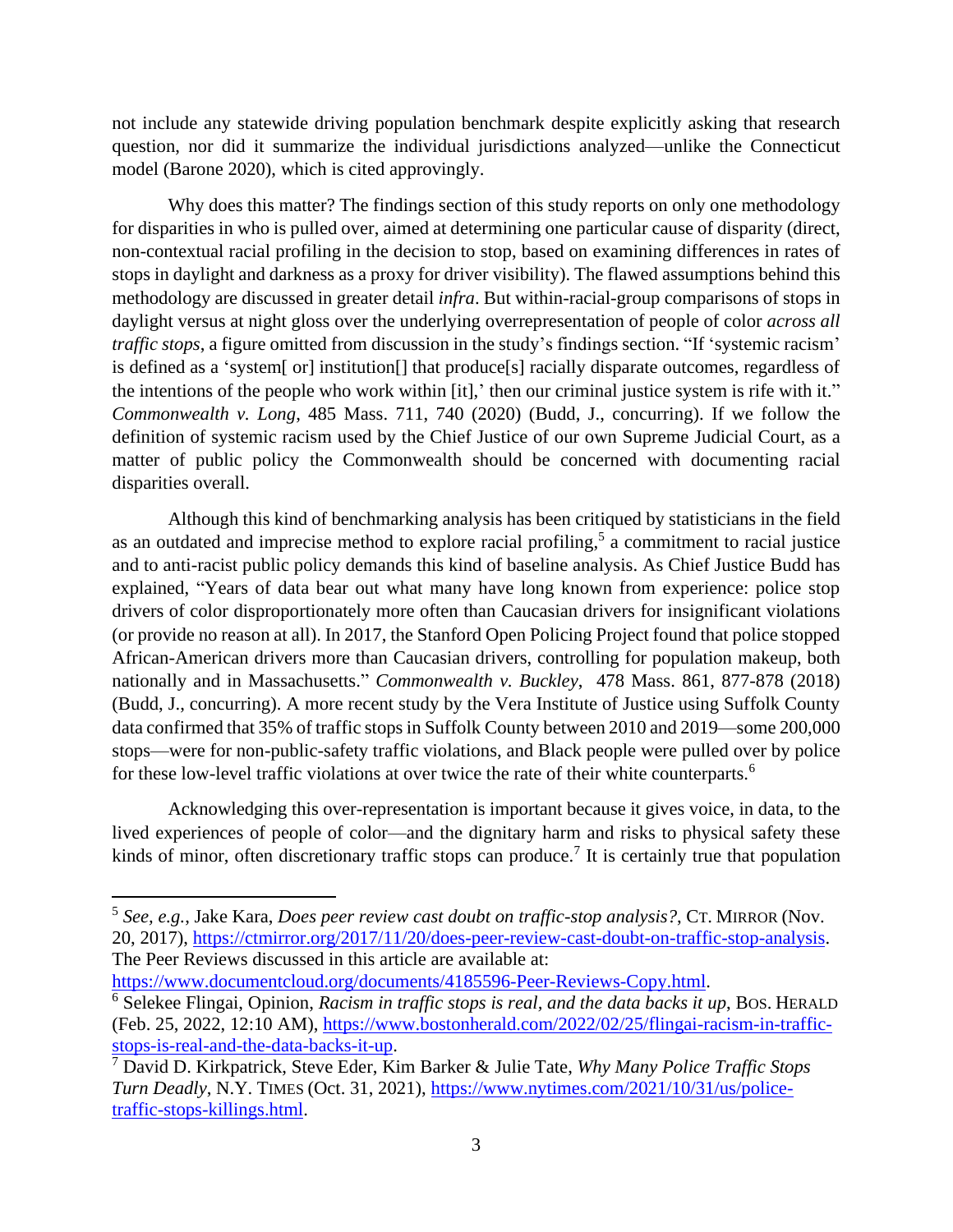benchmarking alone may "prove[] little, because other factors besides race could be in play. Because African-Americans are, for example, generally poorer than whites, they may have more expired vehicle registrations or other automotive lapses that attract officers' attention."<sup>8</sup> But the authors could sensitively address these potential confounding variables in discussion (and, if data were available, in statistical modeling), instead of omitting this figure from analysis entirely. And this analysis could lead to important directions for public policy—including eliminating the financial penalties and socio-economic barriers that may enable apparently racially disparate enforcement of minor violations. Analyses like these may not prove racial profiling, but they can inspire valuable new directions for future research *and* for public policy. The study's failure to answer its own research question using available data, or to provide a summary analysis in the findings section of the individual jurisdiction analyses based on the benchmarking methodologies, is an oversight that should be corrected in an amended version of this year's study and in future versions for subsequent years of data.

### *Request for corrective action:*

- Will the study authors update the findings section to answer research question 2 ("Are Non-White motorists stopped more often than their representation in the driving population would predict?") with analysis of a statewide benchmark?
- Will the study authors update the findings section to summarize the individual jurisdiction analyses of the two population-benchmark-based methodologies?

## **II. Use of the racial categories "White" and "Non-White" fails to account for welldocumented profiling of Black drivers and obscures more precise analyses.**

For many of the methodologies applied, including the statewide Veil of Darkness (VoD) analyses, the study limited its analysis and discussion to differences between and among "White" and "Non-White" drivers. This is not sufficiently explained or justified in the study. The study merely says, "For some of the analyses, the race/ethnicity categories were further collapsed into Non-White and White." (p. 17) Was this a function of the "n"—of small sample sizes? Was there some other reason for doing this? The study authors should have explained this decision for each analysis where they declined to apply a more precise racial breakdown.

Using the racial categories of "White" and "Non-White" is a significant deviation from other similar Veil of Darkness studies, including Grogger & Ridgeway (2006) and Barone (2020) which were cited as models by the EOPSS study authors. Those studies more precisely looked at racial profiling of Black drivers. This is appropriate: researchers have addressed the risks of "Driving While Black" in academic scholarship for decades across a variety of disciplines.<sup>9</sup>

<sup>8</sup> Sharon LaFraniere & Andrew W. Lehren, *The Disproportionate Risks of Driving While Black*, N.Y. TIMES (Oct. 24, 2015), [https://www.nytimes.com/2015/10/25/us/racial-disparity-traffic](https://www.nytimes.com/2015/10/25/us/racial-disparity-traffic-stops-driving-black.html)[stops-driving-black.html.](https://www.nytimes.com/2015/10/25/us/racial-disparity-traffic-stops-driving-black.html)

<sup>9</sup> *See, e.g.*, David A. Harris, *Driving While Black and All Other Traffic Offenses: The Supreme Court and Pretextual Traffic Stops*, 87 J. CRIM. L. & CRIMINOLOGY 544 (1997); Richard J. Lundman & Robert L. Kaufman, *Driving While Black: Effects of Race, Ethnicity, and Gender on Citizen Self-Reports of Traffic Stops and Police Actions*, 41 CRIMINOLOGY 195 (2003); Patricia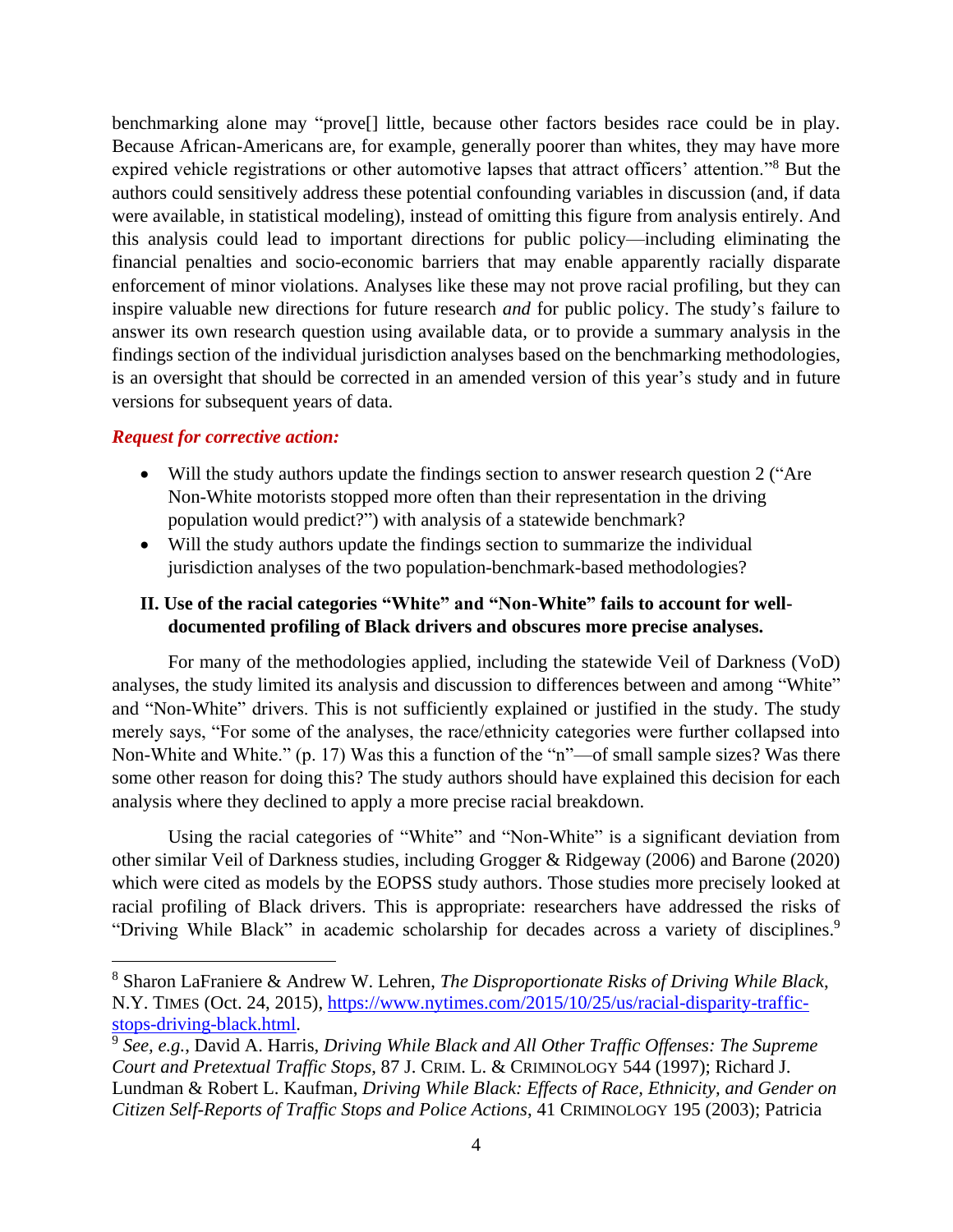Patterns of policing are not consistent across all racial groups that fall under the umbrella of "Non-White," and limiting racial categories to "White" and "Non-White" (1) implicitly defines whiteness as normative and (2) may obscure potential differences in how Black, Hispanic, Asian, South Asian, Middle Eastern, Native American, and Pacific Islander motorists are observed, treated, and policed.

In particular, in the findings for the Veil of Darkness analysis of the statewide inter-twilight period stops, the EOPSS study authors found that Non-White drivers were stopped at slightly higher rates in daylight than in darkness, but found no statistical significance using either regression or chi square tests. (EOPSS Study at 10, 31-32.) Readers are left to wonder whether that pattern would hold for Black drivers—perhaps Black motorists would have been found to be stopped at higher rates in daylight than darkness *with* statistical significance if considered in isolation.

### *Request for corrective action:*

- Will the study authors produce statewide VoD analyses with greater specificity, considering at least Black drivers and Hispanic drivers in isolation instead of collapsing them, with other racial and ethnic groups, under the umbrella of "Non-White" drivers?
- Will the study authors explain why they used the chosen racial categories for each analysis?

# **III. The Veil of Darkness Methodology Overlooks Limitations that, When Controlled, Have Been Shown to Question or Alter its Findings.**

Developed in 2006, the Veil of Darkness (VoD) methodology is considered to be a statistically robust method for examining whether racial differences in traffic stops are attributable to racial profiling by the police. This racial profiling test is based on differences in driver race visibility (using daylight as a proxy for visibility) and the within-race distribution of traffic stops across daylight and darkness. Prior to the development of this method, the field generally used benchmarking approaches, and some researchers continue to use benchmarking analyses in addition to applying the VoD methodology (for example, Barone's work in Connecticut). Constructing an appropriate benchmark is difficult and may be imprecise. *See* note 4, *supra*.

To avoid the difficulties of benchmarking, the VoD methodology uses the presence of natural light as a proxy for whether officers can observe the race of the driver and groups stops

Warren et al., *Driving While Black: Bias Processes and Racial Disparity in Police Stops*, 44 CRIMINOLOGY 709 (2006); Timothy Bates, *Driving While Black in Suburban Detroit*, 7 DU BOIS REV. 133 (2010); CHARLES R. EPP ET AL., PULLED OVER: HOW POLICE STOPS DEFINE RACE AND CITIZENSHIP (2014); Stephanie Seguino & Nancy Brooks, *Driving While Black and Brown in Vermont: Can Race Data Analysis Contribute to Reform?*, 48 REV. BLACK POL. ECON. 42 (2021). *See also* David A. Harris, *The Stories, the Statistics, and the Law: Why "Driving While Black" Matters*, 84 MINN. L. REV. 265 (1999); DAVID A. HARRIS, AM. CIVIL LIBERTIES UNION, DRIVING WHILE BLACK: RACIAL PROFILING ON OUR NATION'S HIGHWAYS (1999), [https://www.aclu.org/report/driving-while-black-racial-profiling-our-nations-highways.](https://www.aclu.org/report/driving-while-black-racial-profiling-our-nations-highways)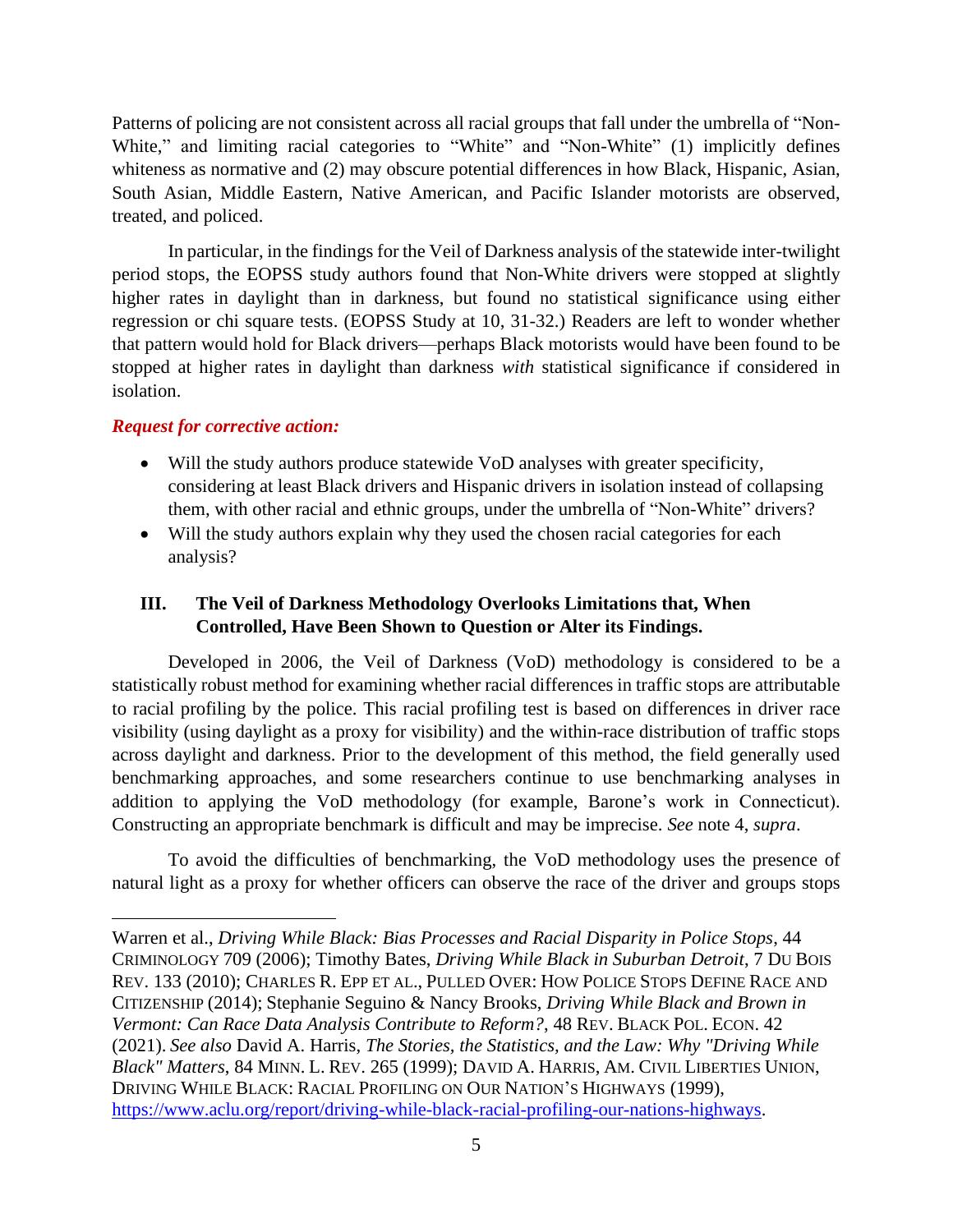that happened at the same time of day—in daylight during some periods of the year, and in darkness during other periods of the year. The methodology assumes that officers can see a driver's race more easily in daylight than in darkness. Among the limited available data from self-reported findings, there is some support for that conclusion—but also evidence that in the vast majority of stops, officers self-report that they cannot observe driver race *at all* prior to effectuating stops. In a 2003 study of traffic stop data from Minnesota, researchers analyzed officer self-reported data required to be collected by law concerning whether the officer knew the driver's race/ethnicity prior to the stop; officers had to check a box indicating 'yes' or 'no.' On average, officers reported higher "yes" rates (19.4% on average) during daylight than during darkness (9.7% on average). However, these data suggest that, overall, officers could not perceive driver race in the vast majority of stops. 10

As other researchers have shown with more precise modeling, the assumption that natural light in daytime allows officers to perceive a driver's race more readily than in darkness may be flawed—particularly in well-lit urban areas, and if the methodology fails to take into account weather patterns or other confounds that influence the presence of light, or the particularly pronounced within-season variation of light surrounding Daylight Savings Time.<sup>11</sup> While the EOPSS study acknowledges some of these limitations (*see* EOPSS Study at 38), it does not acknowledge that controlling for these variables can reverse researchers' results.

A 2020 study by Vito et al. determined "a potential fallacy of the veil-of-darkness (VOD) hypothesis."<sup>12</sup> The researchers noted that the VoD method "fails to account for other factors of officer decision making within racially motivated stops." *Id.* These researchers concluded that, when a VoD analysis yields no differences in rates of drivers' race across day and night, that is not necessarily conclusive of an absence of racial profiling. By contrast, "studies whose results lead to conclusions of racial profiling within the VOD hypothesis are of particular importance, as these studies are evident in brazen racial profiling within the agency(ies) sampled." *Id.*

 $^{10}$  INSTITUTE ON RACE AND POVERTY  $\&$  COUNCIL ON CRIMINAL JUSTICE, MINNESOTA STATEWIDE RACIAL PROFILING REPORT: ALL PARTICIPATING JURISDICTIONS at 37 (2003),

[https://scholarship.law.umn.edu/cgi/viewcontent.cgi?article=1113&context=imo\\_studies.](https://scholarship.law.umn.edu/cgi/viewcontent.cgi?article=1113&context=imo_studies) In a lengthy discussion, this study acknowledges the limitations of self-reported data and the potential that officers who engage in profiling are particularly likely to underreport whether they could observe the race of the driver.

<sup>11</sup> *Cf.* Emma Pierson et al., *A large-scale analysis of racial disparities in police stops across the United States*, 4 NATURE HUM. BEHAVIOUR 736, 737 (July 2020),

<https://www.nature.com/articles/s41562-020-0858-1.pdf> ("[D]arkness—after adjusting for time of day—is a function of the date. As such, to the extent that driver behaviour changes throughout the year, and that these changes are correlated with race, the test can suggest discrimination where there is none. To account for these potential seasonal effects, we applied a more robust variant of the veil-of-darkness test that restricts to two 60-day windows centred on the beginning and end of DST.").

<sup>12</sup> Anthony G. Vito, Vanessa Woodward Griffin, Gennaro F. Vito & George E. Higgins, *"Does daylight matter"? An examination of racial bias in traffic stops by police*, 43 POLICING: AN INT'L J. 675, 683-684 (2020).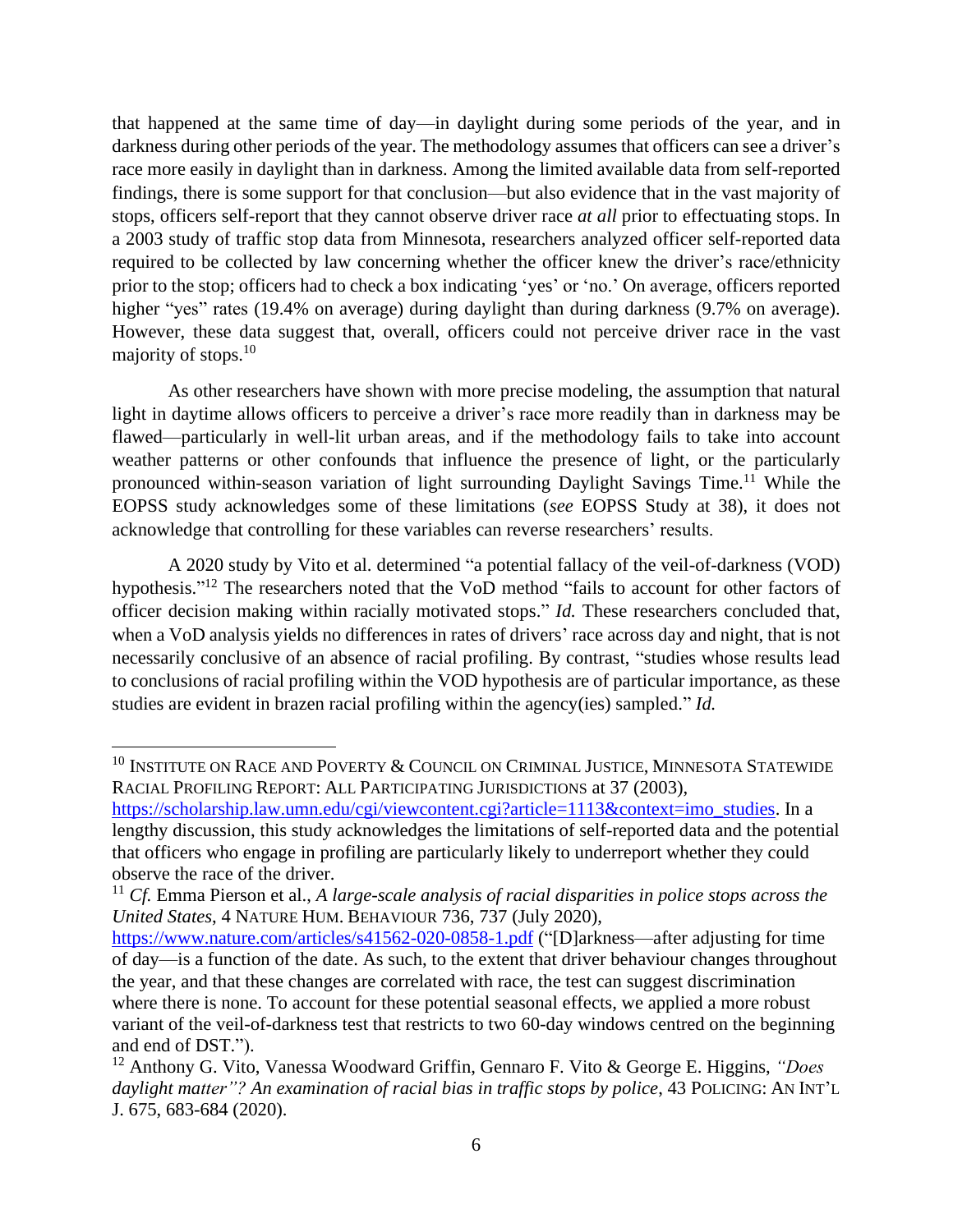The Veil of Darkness methodology utilized by the EOPSS study does not take into account the presence of artificial lighting sources at night, nor does it measure in what percentage of stops an officer did *actually* observe a driver's race – which would require self-reported data. Other studies have tried to adopt methodological approaches to adjust for these limitations, with results that raise important questions about the validity of the VoD methodology.

## **A. Accounting for artificial light sources in the Veil of Darkness may reverse the conclusion of no statistical support for racial profiling.**

Horrace and Rohlin (2016) offered a useful refinement of VoD and critique of the assumptions underlying VoD.<sup>13</sup> The authors hypothesized that urban environments may be welllit at night, eroding the power of Grogger and Ridgeway's VoD test. Horrace and Rohlin controlled for ambient light at night by mapping geographic data about streetlights in Syracuse onto their dataset of traffic stops in Syracuse between 2006 and 2009, limiting the sample to stop locations with lower levels of night-time ambient light, so that the darkness variable would be stronger. They found in this analysis of Syracuse stops that ignoring streetlights often leads to conclusions of no racial profiling, but their refined test leads to conclusions of racial profiling of Black drivers. The results changed in the direction of finding profiling of Black drivers when the presence of a streetlight near a stop was controlled.

This kind of analysis was not possible in the EOPSS study because the RMV dataset the study authors had access to only provided the zip code of where the stop occurred. However, it offers a particularly apt comparison given that the authors of the EOPSS study noted that the "statewide average is highly influenced by the stop data from the larger cities as larger cities make up the largest volume of stops overall." (EOPSS Study at 39.) Where the Veil of Darkness methodology used in the EOPSS study does not account for artificial light sources—particularly in cities—its methodology may be flawed and may underestimate racial profiling.

# **B. The Veil of Darkness fails to account for whether officers can** *actually* **perceive a driver's race.**

Grogger and Ridgeway's initial 2006 Veil of Darkness study was conducted with data from Oakland, California, and by its terms it found no evidence of racial profiling of Black drivers. A more recent study of Oakland police data from 2013-2014 suggests that significant disparities in overall stops persist using population benchmarking and that Grogger and Ridgeway's conclusion of no racial profiling is undermined by officer self-reported data.<sup>14</sup> In this 2016 Stanford study, in

 $^{14}$  Rebecca C. Hetey, Benoît Monin, Amrita Maitreyi & Jennifer L. Eberhardt, Data for CHANGE: A STATISTICAL ANALYSIS OF POLICE STOPS, SEARCHES, HANDCUFFINGS, AND ARRESTS IN OAKLAND, CALIF., 2013-2014 at 77 (2016), [https://stanford.app.box.com/v/Data-for-Change.](https://stanford.app.box.com/v/Data-for-Change) *See also* Clifton B. Parker, *Stanford big data study finds racial disparities in Oakland, Calif., police behavior, offers solutions*, STANFORD NEWS (June 15, 2016), [https://news.stanford.edu/2016/06/15/stanford-big-data-study-finds-racial-disparities-oakland](https://news.stanford.edu/2016/06/15/stanford-big-data-study-finds-racial-disparities-oakland-calif-police-behavior-offers-solutions/)[calif-police-behavior-offers-solutions.](https://news.stanford.edu/2016/06/15/stanford-big-data-study-finds-racial-disparities-oakland-calif-police-behavior-offers-solutions/)

<sup>13</sup> William C. Horrace & Shawn M. Rohlin, *How Dark Is Dark? Bright Lights, Big City, Racial Profiling*, 98 REV. OF ECON. & STAT. 226 (2016).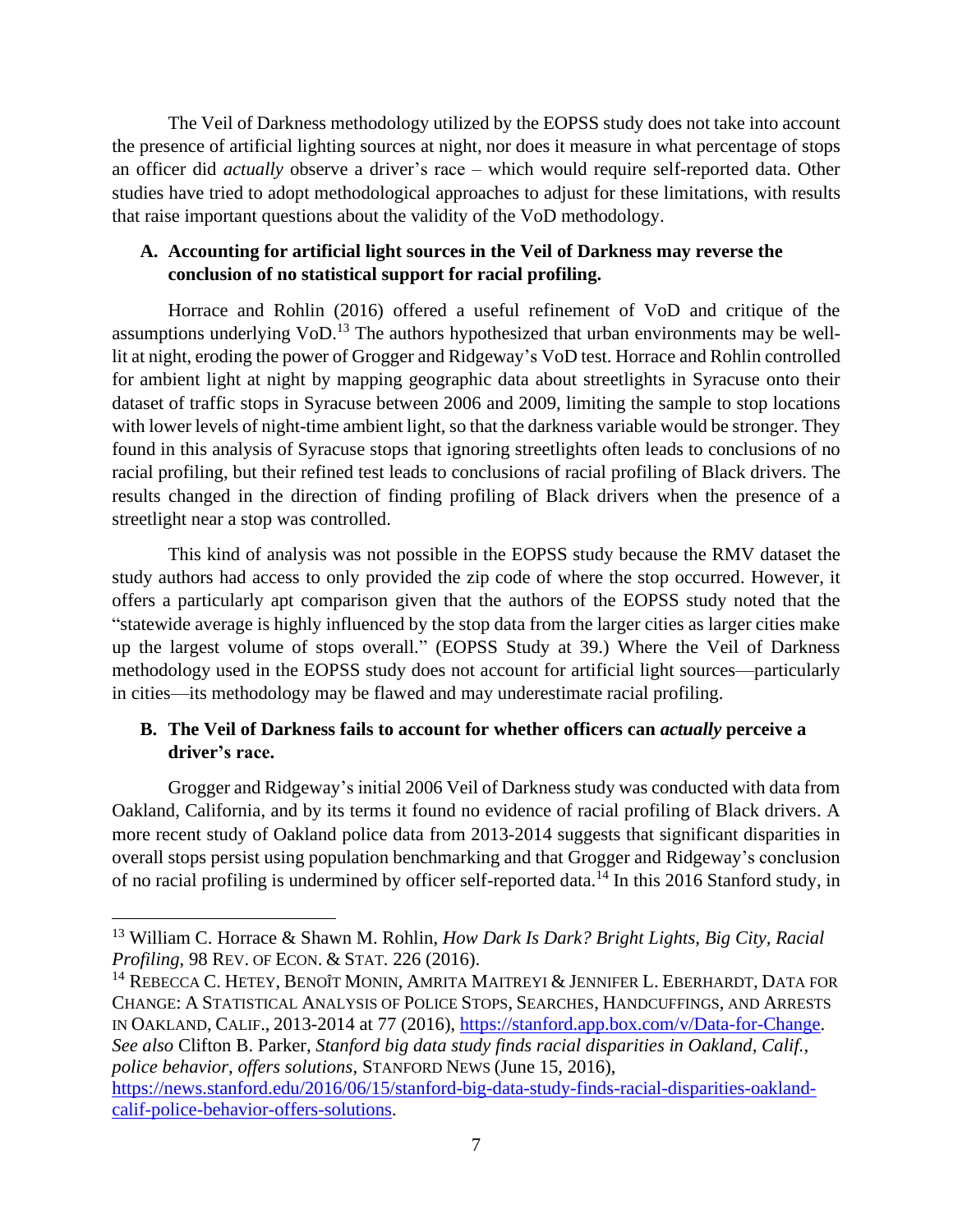addition to population benchmarks showing evidence of pronounced racial disparities, the authors conducted select analyses comparing differences in stop rates by race as a function of whether or not the officer could determine the person's race prior to making the stop; officers were required to self-report on their stop forms whether or not they knew the race of the driver prior to the stop. The researchers found that, "among stops made in which the race of the person was unknown, 48% of those stopped were African American. In contrast, among stops made in which the race of the person was known, 62% of those stopped were African American."<sup>15</sup> Using a simple paired t-test, the authors found a significant difference in the percentages of African Americans stopped among these two types of stops.

Grogger and Ridgeway critique benchmarking efforts, and thus may not be disturbed that more than a decade after their study, analyses of Oakland police data, including the 2016 Stanford study, continue to find that Black residents of Oakland are stopped in substantial disproportionality to their population representation—a finding that continues to alarm Black community members, who intimately understand the harms of living amidst this kind of policing.<sup>16</sup> But the finding by Stanford researchers Hetey, Monin, Maitreyi & Eberhardt that when officers self-reported they knew the race of the driver, they were more likely to have pulled over African-Americans, does potentially suggest racial profiling and therefore casts doubt on whether the Veil of Darkness methodology's use of the presence of natural light is a satisfactory proxy for officer ability to detect a driver's race.

# **C. The Use of Mobile Data Terminals by all Massachusetts police departments undermines one of the central assumptions of the Veil of Darkness methodology that the presence of natural light enables differential perception of driver race.**

The Veil of Darkness methodology assumes that the amount of natural light in an environment translates to differentials in officers being able to visibly perceive a driver's race and to be able to racially profile a driver on the basis of their perceived race. The methodology does not account for how officers may make assumptions about a driver's race based on external information unaffected by natural light.

For more than a decade, Massachusetts police departments have equipped officers with mobile data terminals—computers inside their vehicles that can access a database that includes information about the race of the vehicle owner and a photograph of them.<sup>17</sup> *See Commonwealth v. Muckle*, 61 Mass. App. Ct. 678, 679 n.3 (2004) ("An officer inputs license plate numbers, and, within seconds, receives various information in reply, including the type of vehicle that is assigned to the plate, whether the vehicle is registered, whether the vehicle owner has an active license, and

<sup>15</sup> HETEY ET AL., *supra* note 14, at 77.

<sup>16</sup> Stephanie Sierra, Lindsey Feingold & Yun Choi, *Black men are 8 times more likely to be stopped by Oakland police than White men, data shows*, ABC NEWS 7 (Sept. 9, 2020), [https://abc7news.com/oakland-police-opd-racial-profiling-traffic-stops/6414305.](https://abc7news.com/oakland-police-opd-racial-profiling-traffic-stops/6414305)

<sup>17</sup> *Massachusetts Unveils New Crime Fighting Database*, GOV'T TECH. (July 27, 2010), <https://www.govtech.com/public-safety/massachusetts-unveils-new-crime-fighting-database.html>

<sup>(&</sup>quot;By the end of June, every police department and law enforcement agency in Massachusetts will be able to electronically access information on file at the RMV.").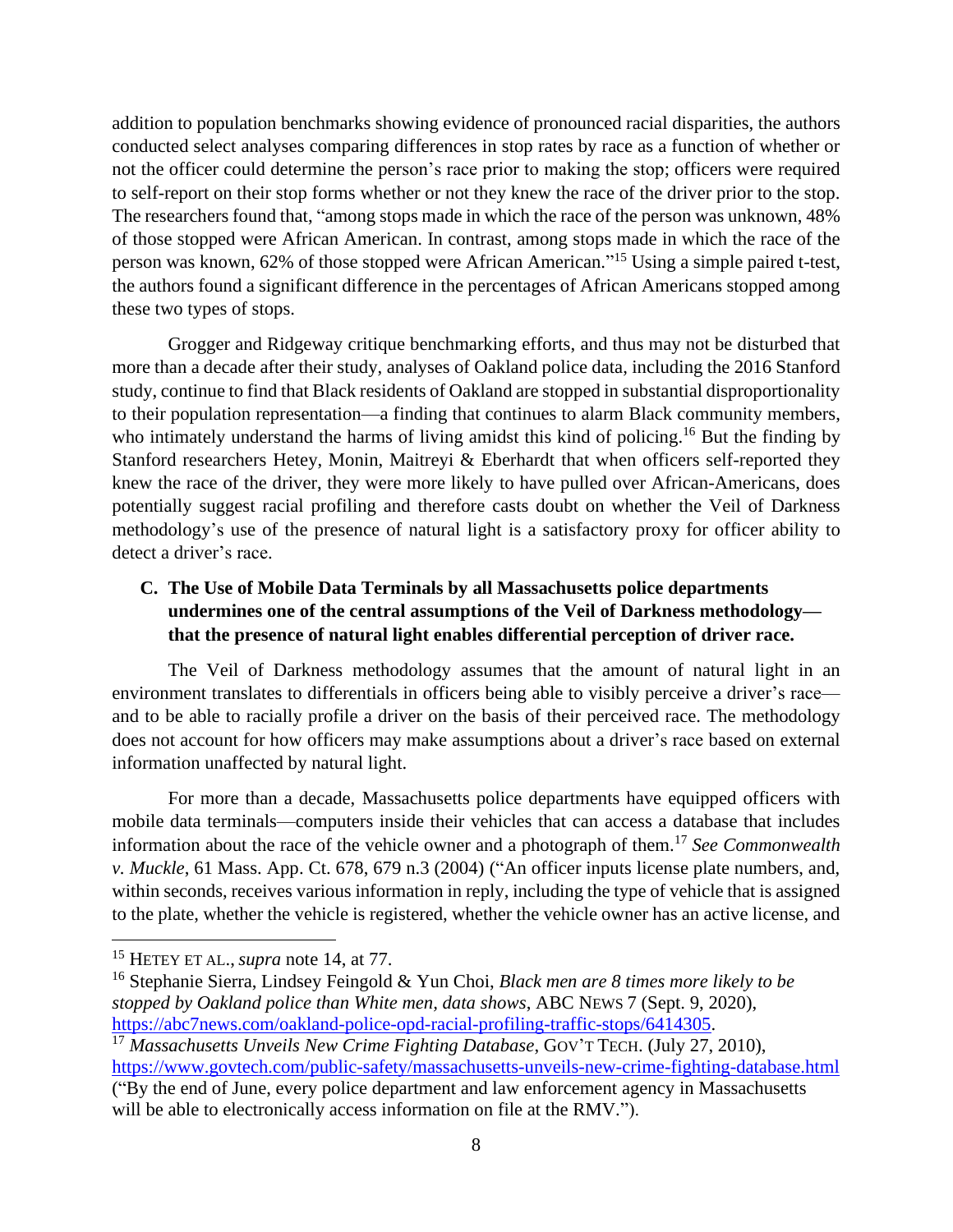whether any warrants are outstanding."). This fundamentally disrupts a central assumption of the veil of darkness—that the ability to identify the race of the driver is contingent on natural light availability. Take, for example, the facts of *Commonwealth v. Long*. The decision opens:

> At about eleven o'clock on a November morning, two members of the Boston police department's youth violence strike force, who had been driving an unmarked vehicle, noticed a maroon Mercedes pass in front of them on a residential street. The driver was a Black man. The officers decided to query the vehicle's license plate in their onboard computer. The results returned indicated that the vehicle was registered to a Black woman and that it lacked an inspection sticker. The officers stopped the vehicle.

*Commonwealth v. Long*, 485 Mass. 711, 712 (2020). The officers in *Commonwealth v. Long* testified that they could not see and therefore did not know the race of the driver before pulling him over. But the car was registered to a Black woman, and that was apparent to the officers before they pulled over the car because they had queried the vehicle's plate. Two aspects of this anecdotal example are illustrative for understanding why the VoD methodology is at best incomplete and at worst unhelpful—obscuring the reality of policing:

- This stop happened at 11 AM—in broad daylight, on a residential street (not on an interstate, so the car's speed was not an issue for visibility), and while the officers' unmarked car was stopped and positioned perpendicular to the driver, and the car passed in front of them. In these circumstances, the Veil of Darkness presumes a driver's race is most visible. But the officers testified it was not.
- The officers relied on database information, which they queried from their mobile data terminals, prior to effectuating the stop. The race of the registered owner, who U.S. Supreme Court precedent permits officers to assume is the driver, *Kansas v. Glover*, 140 S. Ct. 1183 (2020), was apparent to the officers—and would have been apparent to the officers regardless of the presence or absence of natural light.

The fact that the police run these queries before pulling people over means they may know someone's race based on the photo or demographic information associated with the vehicle registration, regardless of whether they actually see the driver behind the wheel or any passengers. The VoD approach was developed before there was widespread use of mobile data terminals that display the car owner's picture. Seeing a picture of the vehicle's registered owner before deciding to stop the car provides an external information source unaffected by changes in natural lighting that may allow race to influence the decision to stop a car. In other words, the use of these mobile data terminals casts doubt on the validity of the VoD test by undermining its fundamental assumption: that police officers can perceive a motorist's race at differential rates in daylight and in darkness. It is certainly possible that police officers are less able to read a license plate in darkness, and so their use of mobile data terminals prior to effectuating stops may be concentrated more in daylight hours, which would be consistent with the VoD's assumptions. But without testing this assumption, and accounting for the role of other ways of perceiving a driver's race, the VoD analysis is incomplete.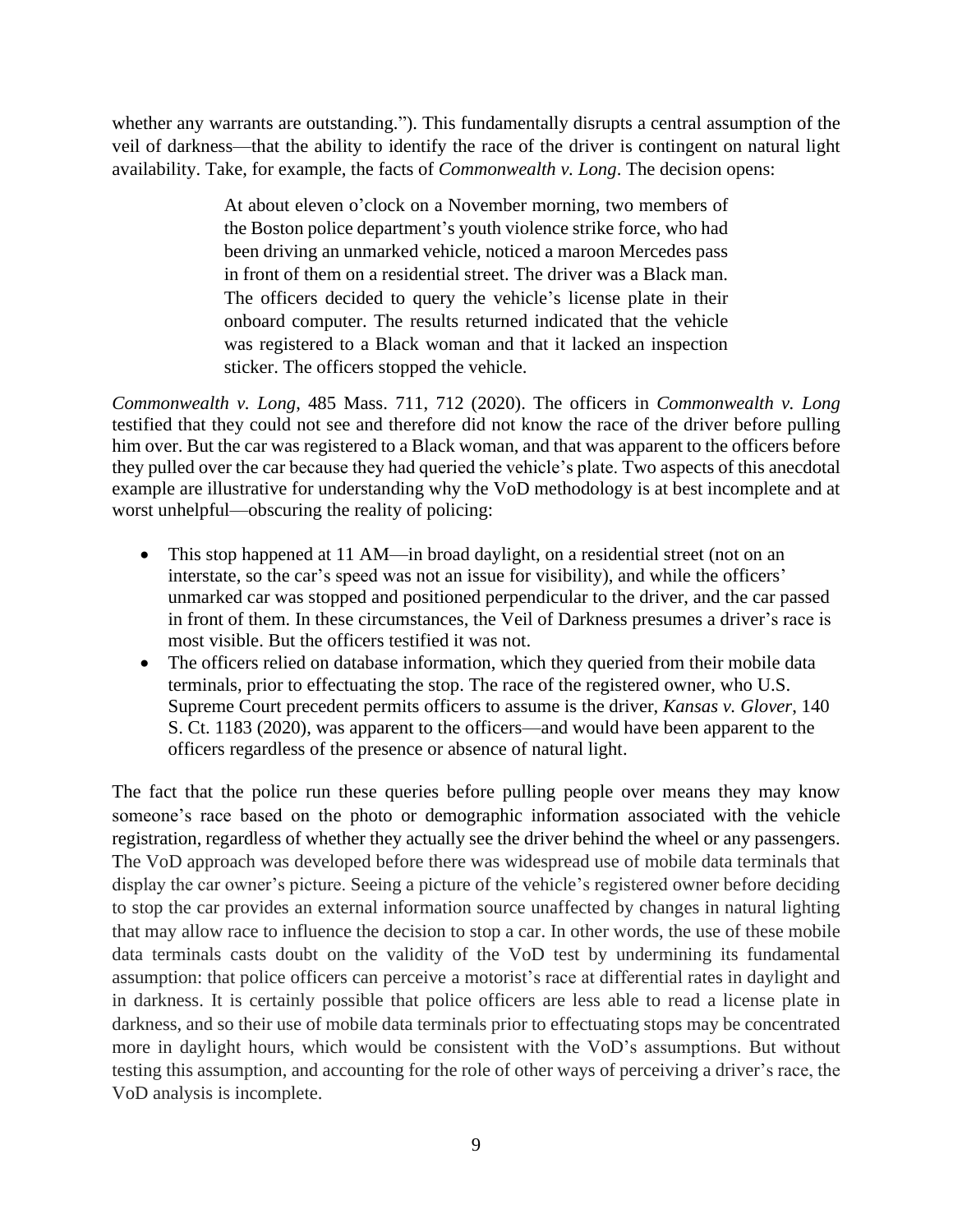### **D. Driving habits and policing patterns may change due to the presence of daylight or darkness in a manner not accounted for by the standard VoD analysis.**

Driving patterns may differ between light and dark, and might not vary in the same way for different racial and ethnic groups, but it is difficult to document these patterns. Similarly, different policing patterns during the night and day might mean different responses to these different driving patterns. And indeed, these patterns may influence one another. Drivers concerned about being racially profiled during daylight may adjust their behavior to prevent law enforcement contact—for example, speeding less in daylight hours, when they can be seen *and* when they might be able to see officers approaching.

One study of Massachusetts data tried to account for these factors and developed a follow-up test for identifying the direction of differential treatment by examining the speed distribution of motorists across daylight and darkness.<sup>18</sup> The study used data on traffic stops in Massachusetts made by state and local police—but limited to stop populations containing a reasonable number of African Americans; accordingly, the authors restricted their analysis to 2001-2003 state police stops and local stops made by town police departments of the 10 largest jurisdictions (Boston, Worcester, Springfield, Lowell, Cambridge, Brockton, New Bedford, Quincy, Lynn, and Newton).<sup>19</sup>

First, they conducted a classic VoD analysis, following the model of Grogger and Ridgeway (2006). In Massachusetts, they found evidence suggesting that the odds that stops involve a Black motorist increases in daylight relative to darkness. A daylight stop in Massachusetts was approximately 4.5 percentage points more likely to involve an African-American motorist, indicating that these Massachusetts departments showed evidence of discriminatory policing. Then, they explored their hypothesis that the speed of stopped motorists of color would decrease in daylight in response to real or perceived discrimination at higher percentiles of the speed distribution. They calculated a relative speed, and found that African-American motorists in the upper half of the speed distribution travel more slowly in daylight, when presumably race is observed. In the Massachusetts sample (they also considered data from Tennessee separately), they observed "a large shift in the speed distribution of African-Americans between daylight and darkness near the top of the distribution for Massachusetts, 7 to 12 percent slower in daylight relative to the speed limit." *Id.* at 25-26. The authors concluded, "Our empirical findings . . . provide strong evidence suggesting that minority motorists are adjusting their driving behavior during daylight, when their race is observable to police, in response to real or perceived police discrimination." *Id.*

This study raises a number of questions about the EOPSS study. Although the data used for Massachusetts by these researchers was 20 years old, it again raises the need to conduct a more precise racial breakdown for the VoD analyses, looking at Black drivers in isolation. It also

<sup>18</sup> Jesse Kalinowski, Matthew B. Ross & Stephen L. Ross, *Endogenous Driving Behavior in Tests of Racial Profiling* (Nat'l Bureau of Econ. Research, Working Paper No. 28789, May 2021), [https://www.nber.org/system/files/working\\_papers/w28789/w28789.pdf.](https://www.nber.org/system/files/working_papers/w28789/w28789.pdf)

<sup>&</sup>lt;sup>19</sup> The study also conducted a separate analysis of national crash data, not discussed here.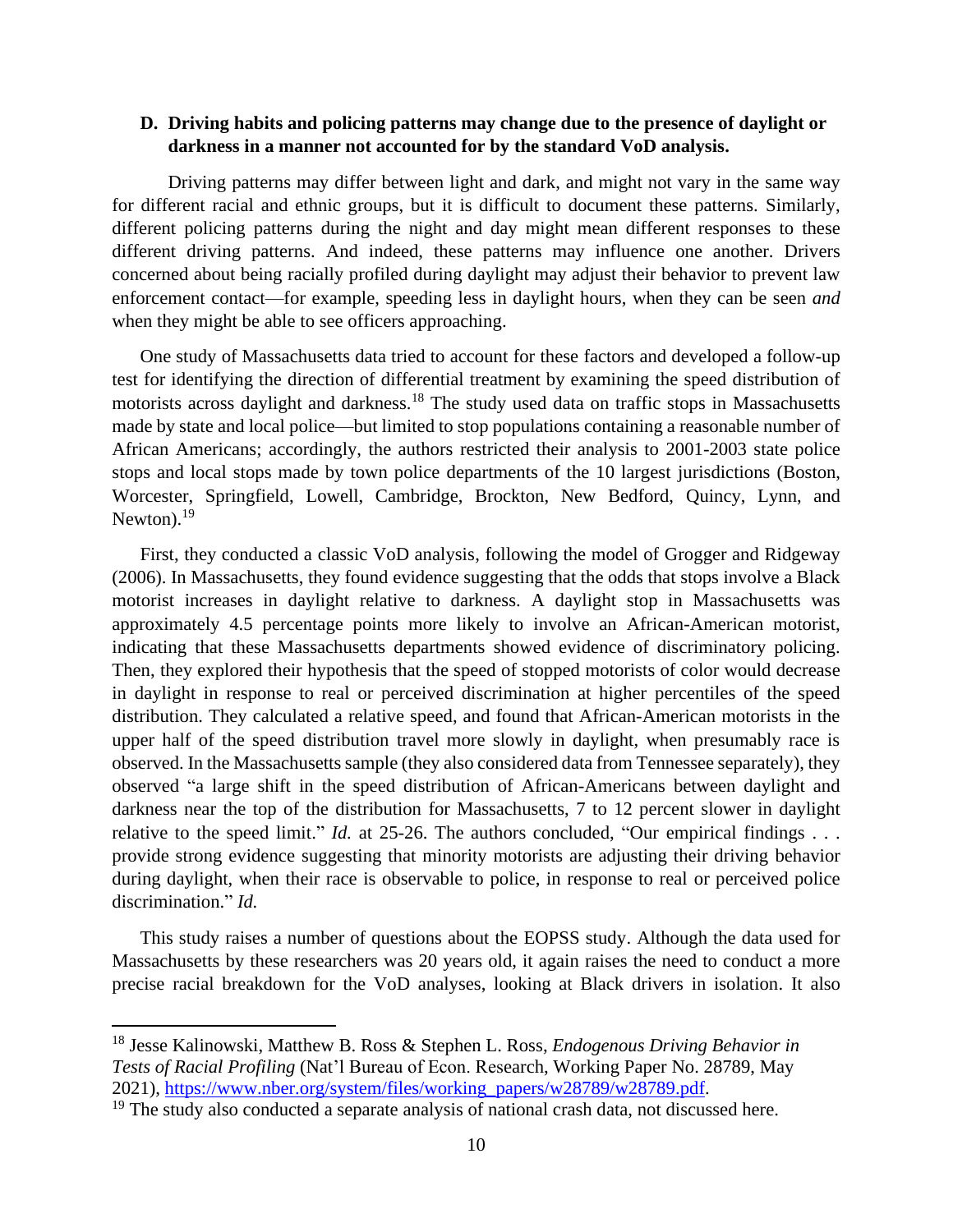suggests that factors about how driving behavior may objectively differ in daylight and darkness should be considered and controlled in the VoD analysis.

# **IV. The EOPSS press release inaccurately summarized the study's Veil of Darkness findings—and focused on them to the exclusion of other important findings about statistically significant differences in racial disparities in post-stop outcomes.**

The EOPSS press release about the study said that "Researchers applied the 'Veil of Darkness' (VoD) analysis to study the racial distribution of traffic stops."<sup>20</sup> But the Veil of Darkness is a within-race analysis—it is not a method of benchmarking that examines the racial distribution of traffic stops. The EOPSS press release also only summarized the statewide figures from *all stops*, not stops limited to the inter-twilight period. The all-stops figures were more favorable for the Commonwealth's public image, but less related to the core of the VoD method, which by design focuses on the inter-twilight period. EOPSS did not mention in its press release that, although not statistically significant, "The results of this test for only the ITP stops show much more similar *within race* percentages of stops during daylight as compared to darkness, with Non-White motorists being slightly more likely to be stopped in daylight as compared to darkness and White motorists being slightly more likely to be stopped in darkness than in daylight." (EOPSS Study at 10, 32.) This omission is material.

Further, and more importantly, the EOPSS press release did not summarize *any* of the findings about post-stop outcomes, which showed significant evidence of disparities in the treatment of Black and Hispanic drivers as compared to White drivers. These post-stop statistical analyses are more robust than the methodologies for assessing the role of racial profiling in the decision to stop because there is no benchmarking required; the researchers were able to draw conclusions based on the limited pool of traffic stops, without having to construct a benchmark for how many drivers *could have* been stopped or were on the road. The failure to summarize any of the post-stop outcomes is a significant omission in the EOPSS press release that has led to confusion in the public reporting about this study—and has muddied the report's significant findings of racially disparate treatment for drivers of color.<sup>21</sup>

## **V. Other Questions and Concerns About Methodology, Data Coding, and Data Quality**

• The study does not reproduce the regression formula used by the study authors. Other similar studies do. Can the regression formula be included in an amended appendix?

<sup>&</sup>lt;sup>20</sup> Press Release, Exec. Office of Pub. Safety & Security, Executive Office of Public Safety and Security Releases Baseline Analysis of Police Traffic Stop Data (Feb. 7, 2022), [https://www.mass.gov/news/executive-office-of-public-safety-and-security-releases-baseline](https://www.mass.gov/news/executive-office-of-public-safety-and-security-releases-baseline-analysis-of-police-traffic-stop-data)[analysis-of-police-traffic-stop-data.](https://www.mass.gov/news/executive-office-of-public-safety-and-security-releases-baseline-analysis-of-police-traffic-stop-data)

<sup>21</sup> *See, e.g.*, Mike Beaudet, *More evidence of racial bias seen in Massachusetts police stops than state news release suggests*, WCVB (Feb. 9, 2022), [https://www.wcvb.com/article/5](https://www.wcvb.com/article/5-investigates-racial-bias-police-stops-massachusetts/39027992) [investigates-racial-bias-police-stops-massachusetts/39027992#.](https://www.wcvb.com/article/5-investigates-racial-bias-police-stops-massachusetts/39027992) Tonya Alanez & Danny McDonald, *For some, report on Mass. traffic stops shows stubborn racial biases persist in policing*, BOS. GLOBE (Feb. 8, 2022), [https://www.bostonglobe.com/2022/02/08/metro/some](https://www.bostonglobe.com/2022/02/08/metro/some-report-mass-traffic-stops-shows-stubborn-racial-biases-persists-policing/)[report-mass-traffic-stops-shows-stubborn-racial-biases-persists-policing.](https://www.bostonglobe.com/2022/02/08/metro/some-report-mass-traffic-stops-shows-stubborn-racial-biases-persists-policing/)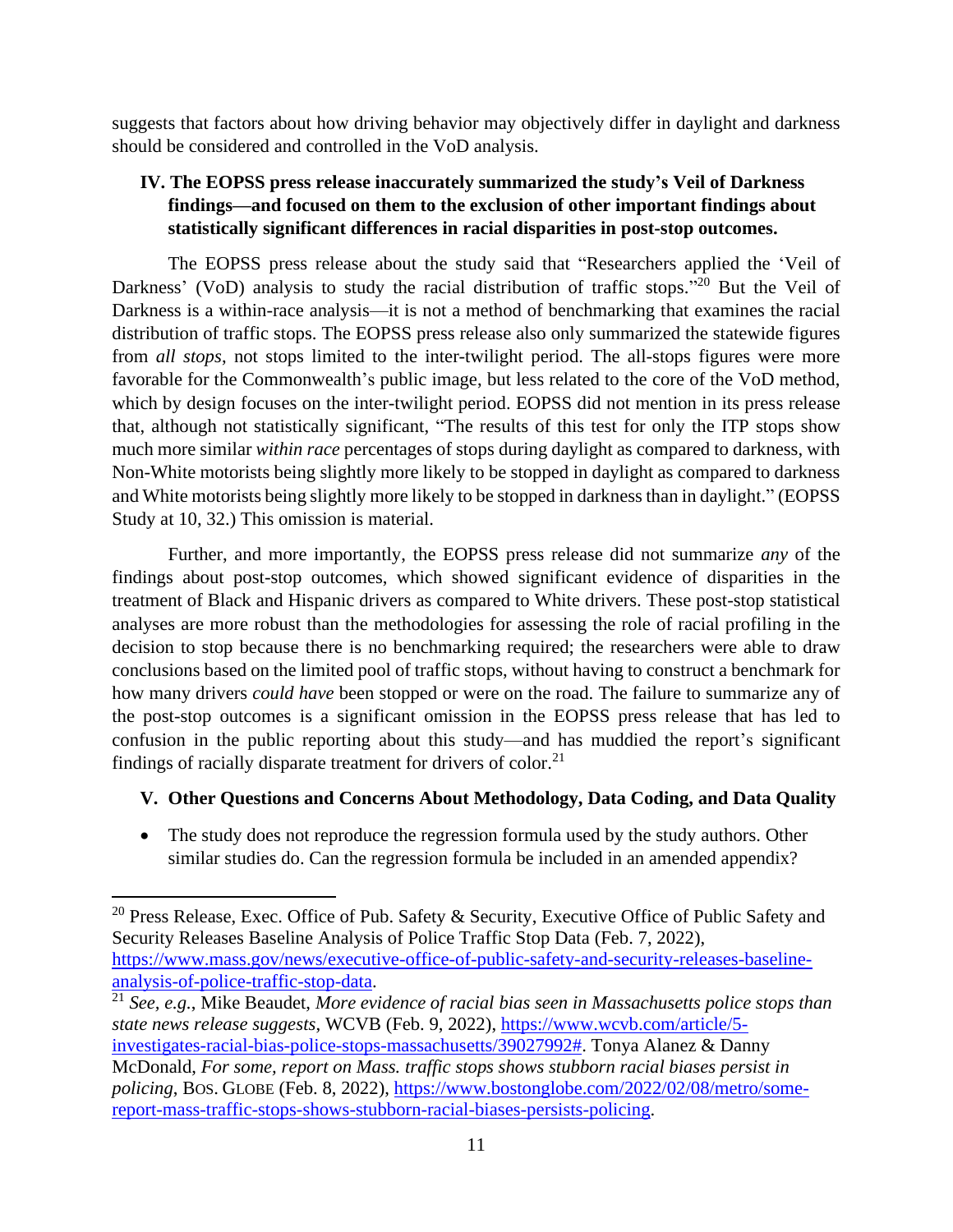- o This would be important to assess to what extent the regression follows the model and includes all the variables used by Grogger and Ridgeway (2006) and other subsequent VoD studies that have more precise controls. For example, it is unclear whether the regression controls for clock time or darkness level; the time of the stop is listed as a variable available in the dataset on page 17 of the EOPSS Study, but not a variable explicitly considered in the regression on page 22.
- The Grogger and Ridgeway (2006) VoD study limited analysis to the dusk inter-twilight period (ITP) given the small number of stops in the morning ITP. Was this also an issue for the Massachusetts citation data? Did the EOPSS researchers consider limiting their ITP VoD analysis to the evening (dusk) ITP, instead of a combined dusk and dawn analysis? Could the researchers produce a version of the statewide VoD analysis limited to Black drivers in the evening (dusk) ITP, to be comparable to findings of the Grogger and Ridgeway study?
- For the individual jurisdiction comparative analyses, the study is inconsistent about whether it compares the demographics of \*stopped motorists\* by that jurisdiction's police agency to the jurisdiction's demographics (as described on p. 45), versus the demographics of \*stopped *resident* motorists\* by that jurisdiction's police agency to the jurisdiction's demographics (as described on p. 23). Based on the numbers in the tables in the appendix for individual jurisdictions, it appears the study authors compared the demographics of all stopped motorists within a jurisdiction (and not just intown motorists) to the jurisdiction's population demographics. Is that what was done? Isn't that an inappropriate benchmark? (By contrast, the Connecticut studies by Barone do a resident-only analysis and a driving population estimate analysis.)
- In the "state average" comparative analyses, which are loosely based on Barone's work, the study says it's "[f]ollowing the Connecticut model" (on p. 22), but it seems like Barone does a "net" analysis<sup>22</sup> (he did this in the 2020 study of 2018 data as well)<sup>23</sup> that takes into account each jurisdiction's underlying demographics compared to the state's overall demographics, which was not replicated by the EOPSS study. (He also used a number of other different methods for evaluating stop disparities that this study did not use, including a synthetic control analysis using propensity scoring, an estimated driving population comparison, and a resident-only stop comparison.) Why did the EOPSS study not fully follow the model? Could the study be updated to replicate the full Barone analysis?

<sup>&</sup>lt;sup>22</sup> KEN BARONE ET AL., INST. FOR MUNICIPAL AND REGIONAL POL'Y, CENTRAL CONN. STATE UNIV., STATE OF CONNECTICUT: TRAFFIC STOP DATA ANALYSIS AND FINDINGS, 2019 at 33 (2021), [https://assets.website-files.com/6076e3f57e39855392637f16/](https://assets.website-files.com/6076e3f57e39855392637f16/%0b614b554b4f7e47dc24f9e895_2019%20CTRP3%20Traffic%20Stop%20Analysis%20and%20Findings%20Report-%20Draft.pdf#page=51) [614b554b4f7e47dc24f9e895\\_2019%20CTRP3%20Traffic%20Stop%20Analysis%20and%20Fin](https://assets.website-files.com/6076e3f57e39855392637f16/%0b614b554b4f7e47dc24f9e895_2019%20CTRP3%20Traffic%20Stop%20Analysis%20and%20Findings%20Report-%20Draft.pdf#page=51) [dings%20Report-%20Draft.pdf#page=51.](https://assets.website-files.com/6076e3f57e39855392637f16/%0b614b554b4f7e47dc24f9e895_2019%20CTRP3%20Traffic%20Stop%20Analysis%20and%20Findings%20Report-%20Draft.pdf#page=51) <sup>23</sup> KEN BARONE ET AL., INST. FOR MUNICIPAL AND REGIONAL POL'Y, CENTRAL CONN. STATE

UNIV., STATE OF CONNECTICUT: TRAFFIC STOP DATA ANALYSIS AND FINDINGS, 2018 at 24 (2020), [https://assets.website-files.com/6076e3f57e39855392637f16/](https://assets.website-files.com/6076e3f57e39855392637f16/%0b608969ac86055d0bd5d5e680_2018-Connecticut-Racial-Profiling-Report.pdf#page=43) [608969ac86055d0bd5d5e680\\_2018-Connecticut-Racial-Profiling-Report.pdf#page=43.](https://assets.website-files.com/6076e3f57e39855392637f16/%0b608969ac86055d0bd5d5e680_2018-Connecticut-Racial-Profiling-Report.pdf#page=43)